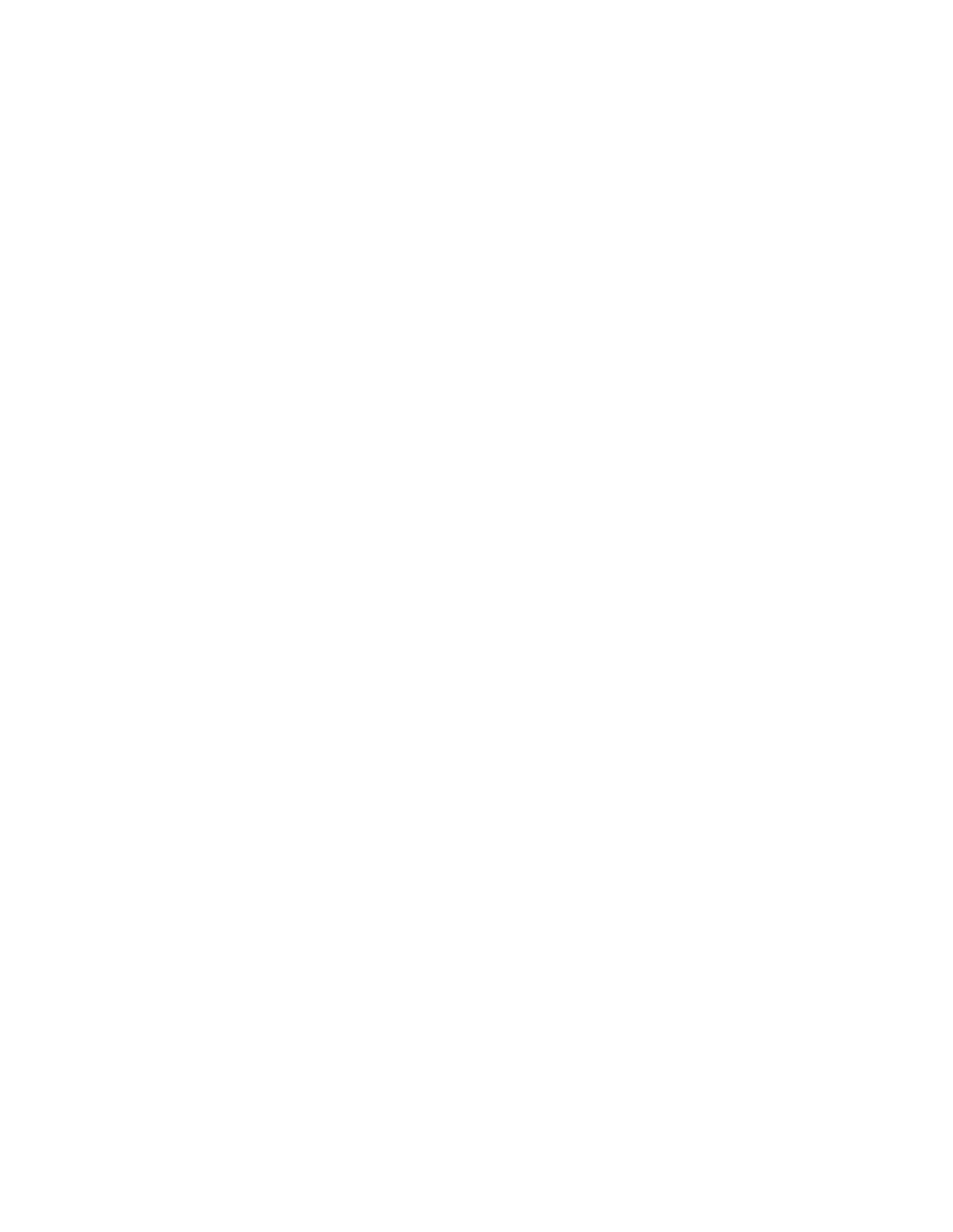### Executive Summary

Community Development Financial Institutions (CDFIs) are community-based financial service providers that focus their resources on the most distressed and underserved communities in the nation. Individuals and families in these communities are often unable to access personal and business financial services – savings and checking accounts, home loans, business loans, etc.—from traditional, mainstream banks. As the large banks consolidate, many communities have lost local bank branches. At the same time, banks have both tightened their lending standards and pulled back from small business lending. Thus, the barriers to accessing financial services and capital have become much more formidable, particularly in the past four years, as the state and the nation have struggled to recover from the Great Recession.

For the past 18 years, CDFIs have been stepping in to fill this gap, and their services are more important now than ever before. Established in 1994 under the Community Development and Regulatory Improvement Act, CDFIs provide loans, make investments, and offer financial resources to individuals and communities that are not served by the mainstream financial sector. CDFIs are a vital link to financial services, capital, and financial literacy that help lift families and communities out of distress and onto the road to economic health. This paper examines the important role of CDFIs in North Carolina. The work of CDFIs enhances the efforts of government and private sector stakeholders in generating economic growth. Working together, supported by sound policies and strategic investments, CDFIs, banks, and the State of North Carolina can spur much-needed economic development in underserved communities, and ultimately the state as a whole.

#### **Key Findings**

- In Fiscal Year 2011 alone, the 999 CDFIs nation-wide made 16,000 loans and investments, worth \$1.2 billion, that supported 5,000 small businesses, 17,000 affordable housing units, and 25,000 jobs.
- In North Carolina there are 17 CDFIs. As of 2010, they hold \$1.17 billion in assets, and nearly 33,000 outstanding business, microenterprise, home purchase, consumer, and residential and commercial construction loans. The projects that CDFIs supported created over 3,100 jobs.
- CDFIs are healthy and financially sound institutions. They perform better on key performance ratios than standards established by the CDFI Fund as well as industry comparisons.
- CDFI credit unions and loan funds in the state also provide financial education and technical assistance services to help their members and borrowers, as well as to members of their broader community, increase their financial management skills.
- CDFIs can be a strategic partner to the State of North Carolina and to private institutions, such as banks, in revitalizing the state's economy. As such, they need additional affordable capital and investments to meet the increased demand for capital and financial services.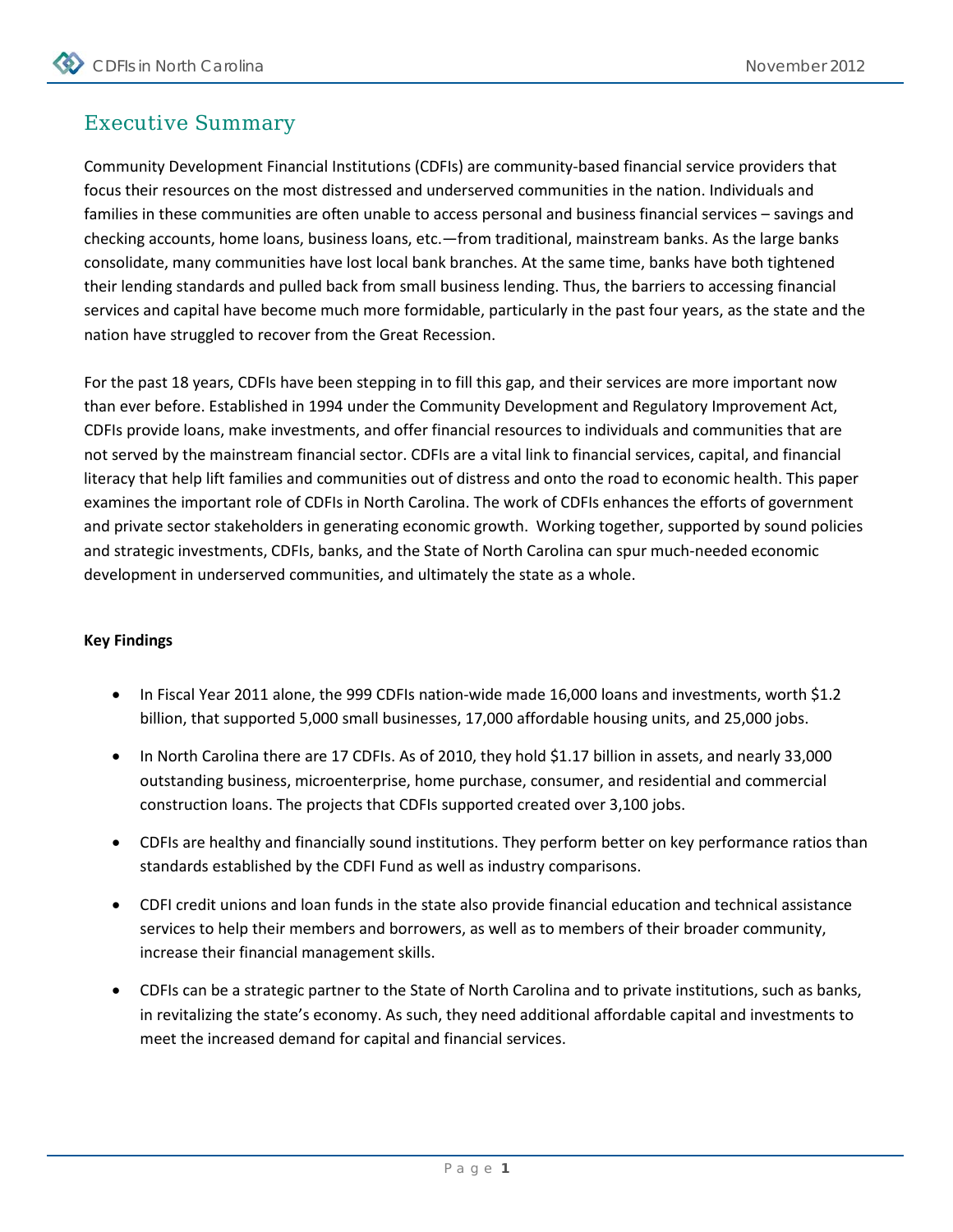# History of the CDFI Movement

From their earliest roots, Community Development Financial Institutions (CDFIs) have been a part of a movement to generate economic growth and revitalization for people and places that have historically been left out of the financial mainstream. These roots can be traced back to the formation of the community development movement in 1960s and the establishment of Community Development Corporations (CDCs). While other agencies, such as Community Action Agencies focused on social services, CDCs engaged in economic development projects and investments aimed at revitalizing communities. As Alan Okagaki states in a publication by the Federal Reserve Bank of Boston and The Aspen Institute:

…community development emerged as a place-based complement to the original people-based programs of the Economic Opportunity Act. The practice of community development, as embodied in the CDCs, assumes that poverty is a function of place and environment rather than just the "shortcomings" of particular individuals…. Unlike social service interventions, community development deploys market-related tools such as real estate development and business development to address the economic roots of poverty.  $1$ 

It is through this market- and investment-oriented approach that the notion of community-based financial service providers—and ultimately, CDFIs—began to take shape. Community development credit unions serving low-income and minority populations had already emerged in the 1950s, which extended financial services and credit to people outside the financial mainstream.<sup>[2](#page-3-1)</sup> During the 1960s and 1970s, CDCs took on economic development, and non-profit loan funds grew during the 1980s.<sup>[3](#page-3-2)</sup> These loan funds raised capital from philanthropic resources and federal agencies, such as the Department of Housing and Urban Development, the Department of Agriculture, and the Economic Development Administration, to provide business and development loans in underserved communities.<sup>[4](#page-3-3)</sup>

The CDFI industry was formally established and funded under the U.S. Department of Treasury through the Community Development and Regulatory Improvement Act of 1994, which created the CDFI Fund. The purpose of the CDFI Fund is to advance "economic revitalization and community development through investment in and assistance to community development financial institutions," with the mission of increasing economic opportunity in underserved and distressed communities.<sup>[5](#page-3-4)</sup> The establishment of the Fund, along with revisions to the Community Reinvestment Act (CRA) regulations in 1995 specifying CDFIs as qualified CRA investments for banks, catalyzed the nascent CDFI industry.

<span id="page-3-0"></span>Okagaki, Alan. "Community Development and Federal Subsidies: A View from 40,000 Feet." Smart Subsidy for Community Development. Federal Reserve

<span id="page-3-1"></span>Bank of Boston and The Aspen Institute. July 2011. Pg 37.<br><sup>2</sup> National Federation of Community Development Credit Unions. http://www.natfed.org/i4a/pages/index.cfm?pageid=256#What is a CDCU

<span id="page-3-2"></span> $3$  Ratcliffe, Janneke and Sarah Wolff. The Role of Community Development Financial Institutions in Home Ownership Finance. CDFI Fund. October 2008. Pg 3[. http://www.cdfifund.gov/impact\\_we\\_make/research/subprime-mortgage-](http://www.cdfifund.gov/impact_we_make/research/subprime-mortgage-market/reports/The%20Role%20of%20Community%20Development%20Financial.pdf)

<span id="page-3-3"></span>[market/reports/The%20Role%20of%20Community%20Development%20Financial.pdf. 4](http://www.cdfifund.gov/impact_we_make/research/subprime-mortgage-market/reports/The%20Role%20of%20Community%20Development%20Financial.pdf) Okagaki, Pg 38.

<span id="page-3-4"></span><sup>&</sup>lt;sup>5</sup> CDFI Fund. "About the CDFI Fund." http://www.cdfifund.gov/who\_we\_are/about\_us.asp.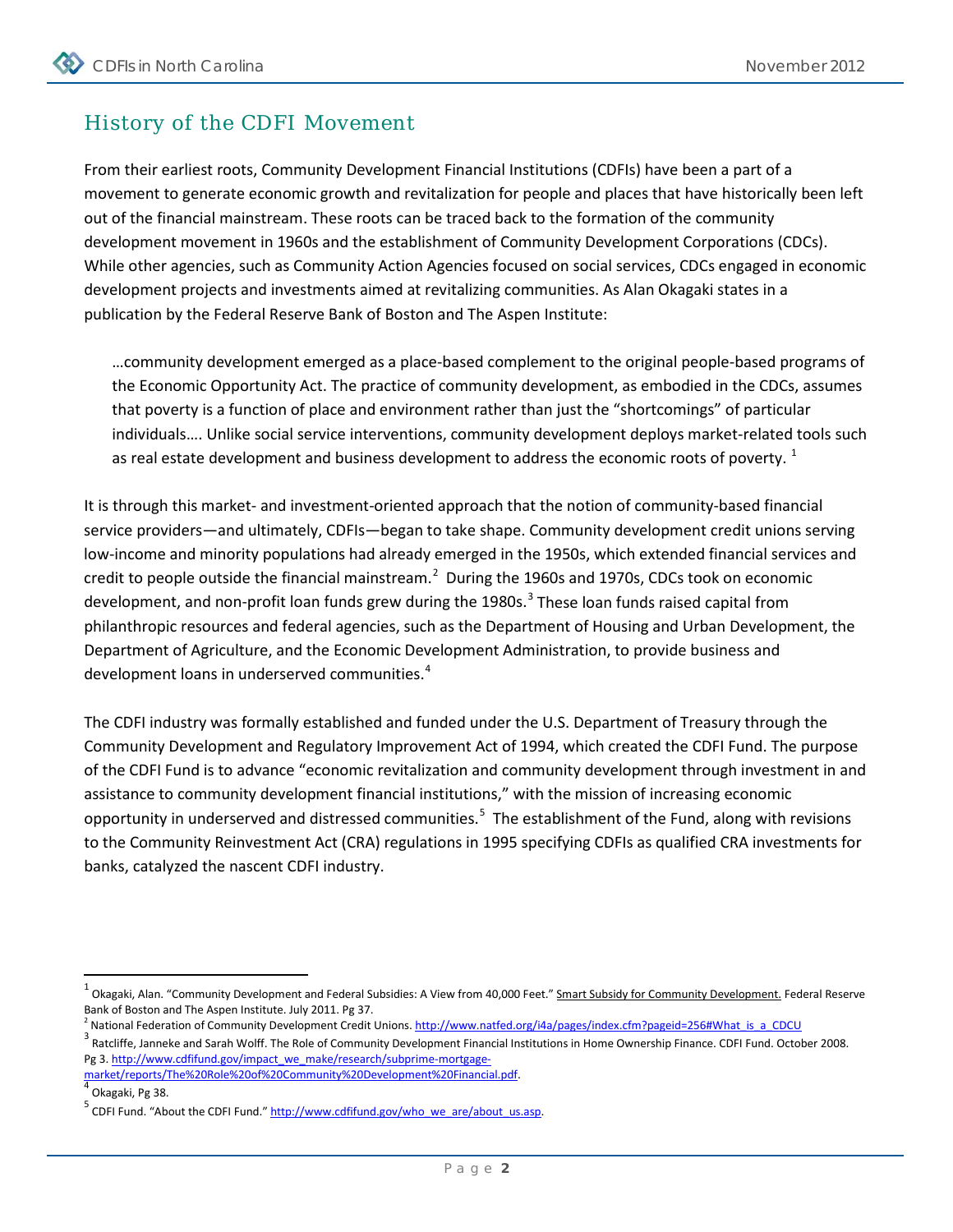# What Does The CDFI Fund Do?

It is important to distinguish between the CDFI Fund, which is a part of the U.S. Department of Treasury, and CDFIs, which are the local organizations that receive certification and funding through the CDFI Fund. Over the past 23 years, CDFI Fund has awarded \$1.4 billion to community development organizations and financial institutions.<sup>[6](#page-4-0)</sup> Through financial and technical assistance awards, CDFIs are the primary vehicle of the CDFI Fund for implementing the Fund's programs and achieving its mission of economic revitalization of low-income communities. In addition to the CDFI Program, the CDFI Fund allocates monetary awards and tax credits through a variety of programs centered on economic development, commercial real estate development, affordable housing and homeownership, and community development financial services:<sup>[7](#page-4-1)</sup>

- **Bank Enterprise Award Program:** aimed at complementing community development activities of FDICinsured entities by providing incentives to increase investments in CDFIs and increase lending, investment, and other activities in economically distressed communities.
- **Capital Magnet Fund Program:** provides financial awards to CDFIs and other qualified non-profit housing organizations for the purpose of developing affordable housing and community service facilities, as well as financing other economic development activities.
- **Financial Education and Counseling Program:** provides grants to organizations to provide financial education and counseling to homebuyers to increase their financial skills and knowledge, as well as to identify successful methods to influence behavior leading to financial empowerment.
- **New Markets Tax Credits Program:** aimed at spurring economic investments in low-income communities by providing tax credits to individual and corporate investors making equity investments in certified Community Development Entities.
- **Native Initiatives:** aimed at overcoming barriers to accessing capital, credit, and financial services in Native communities by encouraging the development of Native CDFIs, as well as increasing the capacity of existing Native CDFIs.
- **CDFI Bond Guarantee Program:** guarantees bonds or notes to CDFIs making investments for community or economic development purposes, including commercial facilities that promote revitalization, community stability, and job creation; community facilities; financial services; affordable housing; and businesses providing jobs to or owned by low-income people. This program was enacted by the Small Business Jobs Act of 2010, but has not yet been implemented.

<span id="page-4-0"></span> $<sup>6</sup>$  Ibid.</sup>

<span id="page-4-1"></span> $7$  CDFI Fund. "Overview of What We Do." http://www.cdfifund.gov/what\_we\_do/overview.asp.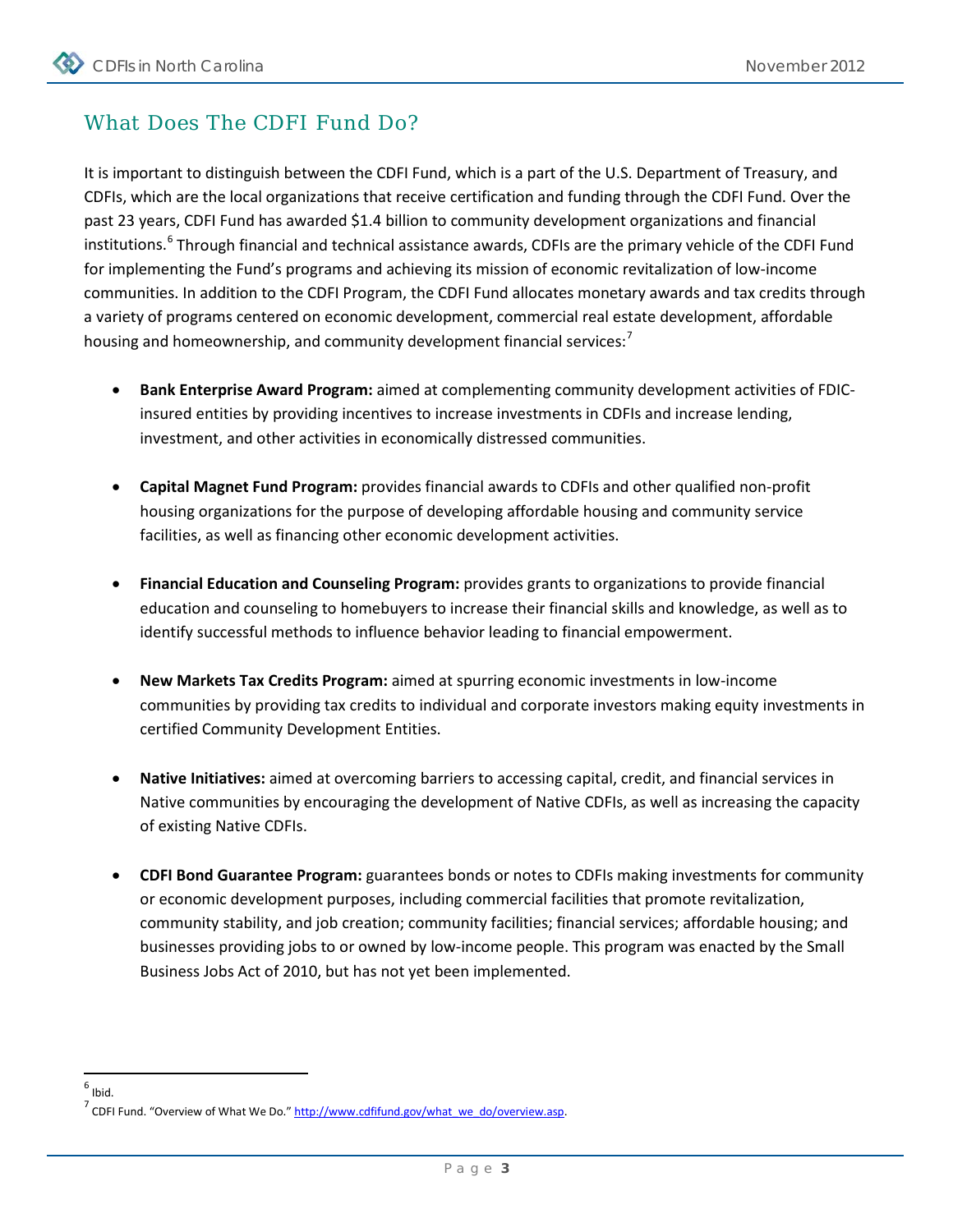## National Overview of CDFIs

In June 2012, there were 999 CDFIs across the country, representing non-profit loan funds, credit unions, banks, bank holding companies, and venture funds.<sup>[8](#page-5-0)</sup> In addition to funding from the CDFI Fund, CDFIs leverage investments from the private sector, other state and federal government agencies, foundations, and other sources.





According to the CDFI Coalition, in FY 2011, CDFIs made 16,000 loans and investments, worth \$1.2 billion, that supported 5,000 small businesses, 17,000 affordable housing units, and created 25,000 jobs.<sup>[9](#page-5-1)</sup> The CDFI Fund also estimates that \$33 billion in private sector investment will be attracted through the New Markets Tax Credit Program awards.<sup>[10](#page-5-2)</sup>

A study by the Carsey Institute and the CDFI Fund points out that through these investments, CDFIs fill a gap in financing and financial services left by traditional or mainstream banks and other institutions, particularly in response to the recession:

Further analysis of selected CDFI business plans confirms that CDFIs are willing to take risks and serve customers with financial products that traditional capital markets are unlikely to provide. As described by their business plans, business lending CDFIs are making start-up loans, micro-enterprise loans and providing gap financing, or focusing their lending on minority and/or low income borrowers in distressed areas…. In

<span id="page-5-1"></span><span id="page-5-0"></span><sup>&</sup>lt;sup>8</sup> The Federal Reserve Bank of Minneapolis. [http://www.minneapolisfed.org/community\\_education/cdfi/.](http://www.minneapolisfed.org/community_education/cdfi/) 9 CDFI Coalition. "The CDFI Fund: Promoting Economic and Community Development through CDFIs." https://org2.democracyinaction.org/o/5172/images/CDFI%20General%20Fact%20Sheet.pdf.<br><sup>10</sup> CDFI Fund. "About the CDFI Fund."

<span id="page-5-2"></span>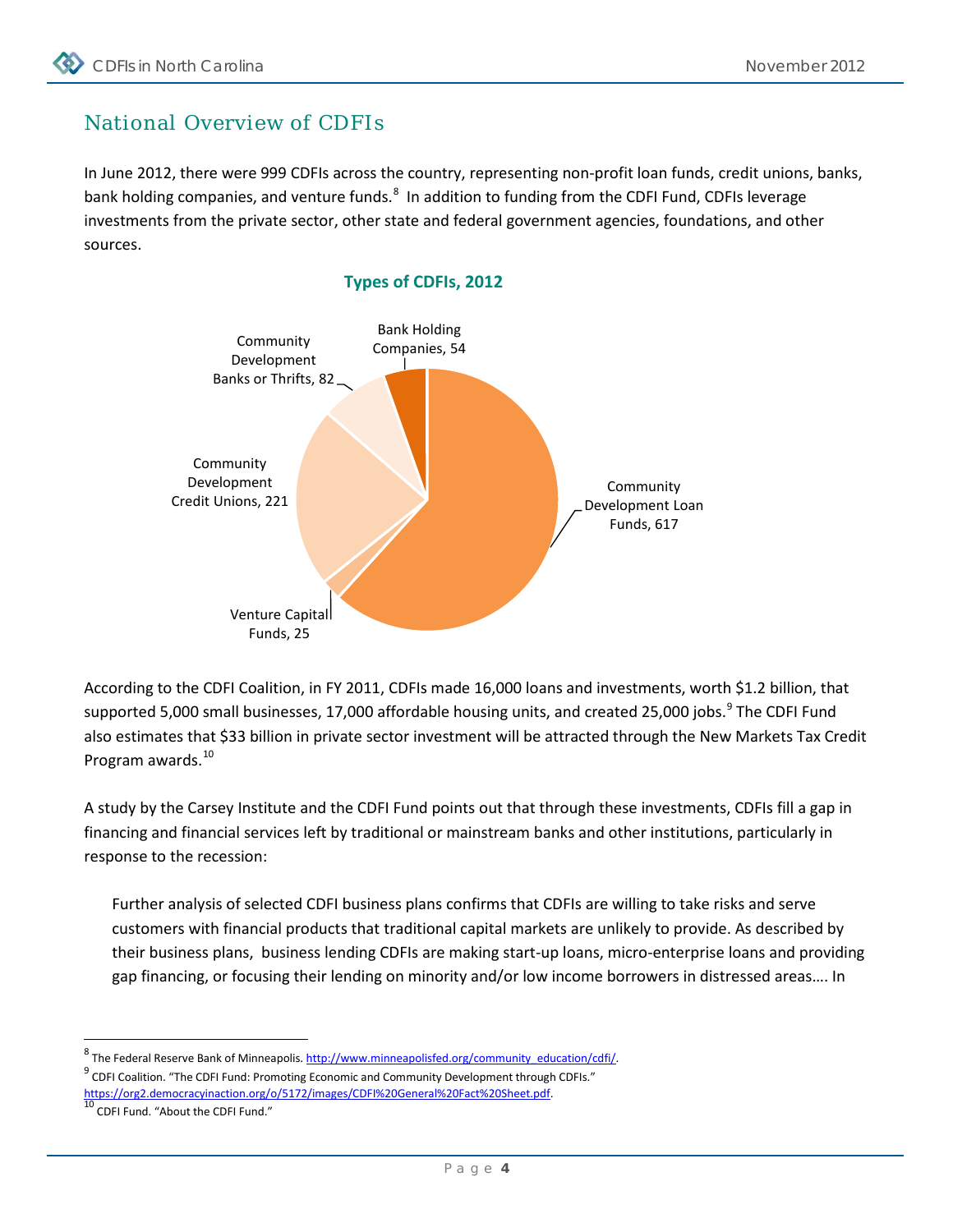short, true to their mission, CDFIs appear to be "stepping into the breach" to attempt to close gaps faced by constituents who cannot access traditional market capital. $^{11}$  $^{11}$  $^{11}$ 

This makes an important distinction about the role of CDFIs in the economy: they serve individuals that are unable to access financial services through mainstream institutions. As the next section will illustrate, CDFIs in North Carolina have been working to fill this gap, providing essential community- and wealth-building financial services in the state's urban and rural underserved communities. CDFIs are thus a complement to, rather than in competition with, mainstream banks, lenders, and other institutions.

# CDFIs in North Carolina: Portfolio Analysis

The CDFI Fund captures information on CDFIs through a data collection system called the Community Investment Impact System (CIIS). Currently, data on a range of indicators, such as assets, loan portfolios, organizational profiles, capital sources, etc. is available for CDFIs between Fiscal Years 2004 and 2010. There are 17 CDFIs in North Carolina, located across the state and serving urban, rural, and Native communities. These include nine loan funds, five credit unions, one venture capital fund, one bank, and one newly-certified CDFI housed within the Greensboro Chamber of Commerce. Analysis of the portfolios and performance of North Carolina's CDFIs shows that they are by and large safe and sound financial institutions.

CDFIs make a variety of different loans and investments, and in sum had \$1.92 billion in financing capital in 2010.<sup>[12](#page-6-1)</sup> As of 2010, the state's CDFIs held a total of \$1.17 billion in assets, and nearly 33,000 outstanding loans totaling \$1.29 billion. As shown in the chart below, home purchase and improvement loans comprise the largest segment of both the outstanding CDFI portfolio as well as new originations in 2010. Business loans make up the second largest portion of new originations, while single- and multi-family construction and rehabilitation loans



**CDFIs New Originations and Total Outstanding Portfolio, 2010**

<span id="page-6-0"></span> $11$  Swack, Michael et al. "CDFI Fund Industry Analysis, Summary Report." Carsey Institute and CDFI Fund. 2012. Pg 4.

<span id="page-6-1"></span><sup>&</sup>lt;sup>12</sup> Unless otherwise stated, analysis of CDFI portfolios and performance is derived from the Community Investment Impact System data obtained from the CDFI Fund[. http://www.cdfifund.gov/news\\_events/CDFI-2011-37-CDFI-Fund-Releases-Most-Comprehensive-CIIS-Data-to-Date-FY-2004-2010.asp](http://www.cdfifund.gov/news_events/CDFI-2011-37-CDFI-Fund-Releases-Most-Comprehensive-CIIS-Data-to-Date-FY-2004-2010.asp)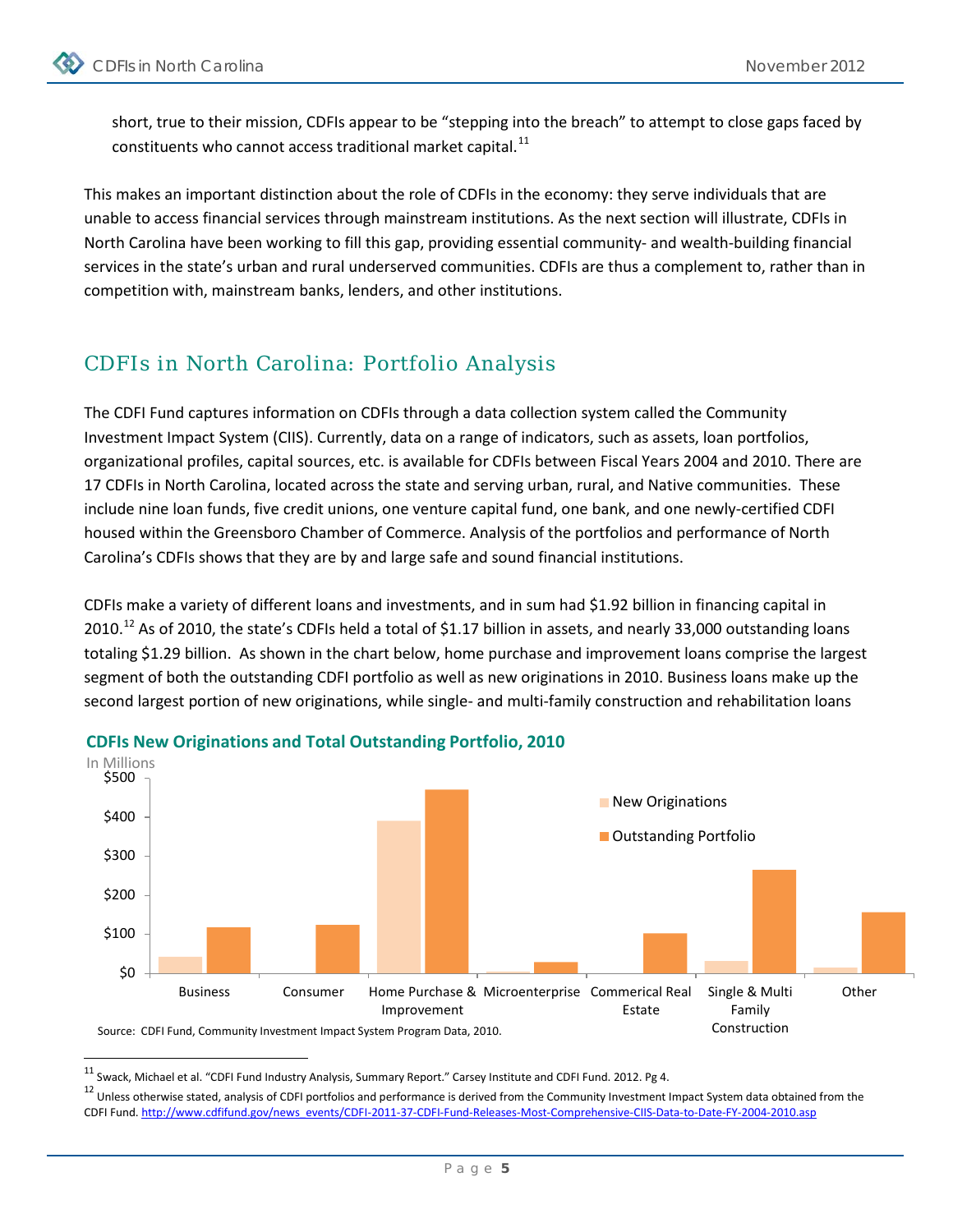comprise significant portions of both the new originations and the total outstanding portfolio.

The table below summarizes performance ratios for the state's CDFIs, along with industry comparisons. The median percentage of portfolio at risk (the volume of loans that was more than 90 days delinquent) in 2010 for all loan types was 2.7 percent. Specifically for home purchase loans, the total portfolio at risk was 5.7 percent, which is much lower compared to the 8.57 percent reported by the Mortgage Bankers Association's National Delinguency Survey in the fourth quarter of 2010.<sup>[13](#page-7-0)</sup> It also compares favorably to the mortgage delinguency rates in North Carolina during this time, which were 1.88 percent for prime loans and 12.53 percent for subprime loans.<sup>[14](#page-7-1)</sup> The net charge off ratio for the total CDFI outstanding portfolio in 2010 was less than 1 percent. By comparison, the Small Business Administration's 7(a) and 504 lending programs reported net charge off ratios of 2.65 and 2.42 percent respectively.<sup>[15](#page-7-2)</sup>

| Ratio                                        | <b>NC CDFIS</b> | <b>Comparison</b> | <b>Comparison Source</b>                                         |
|----------------------------------------------|-----------------|-------------------|------------------------------------------------------------------|
| Median Portfolio At Risk<br>(all loan types) | 2.7%            | 8.57%             | <b>Mortgage Bankers Association</b><br><b>Delinquency Survey</b> |
|                                              |                 | 1.88% / 12.53%    | Prime / Sub-prime mortgage<br>delinquency rates for NC           |
| <b>Net Charge Off Ratio</b>                  | $< 1\%$         | 2.65%             | SBA 7(a) Program                                                 |
|                                              |                 | 2.42%             | SBA 504 Program                                                  |
| Net Assets Ratio                             | 32%             | $\geq$ 20%        | <b>CDFI Fund Minimum Prudent</b><br><b>Standards</b>             |
| Deployment Ratio                             | 85%             | $>50\%$           | <b>CDFI Fund Minimum Prudent</b><br><b>Standards</b>             |

#### **Performance Ratios for NC CDFIs and Comparisons**

The CDFI Fund has also issued Minimum Prudent Standards (MPS), which establishes benchmarks for assessing the health of CDFIs. According to these standards, the net assets ratio, which is a measure of the financial strength of the CDFIs, must be greater than or equal to 20 percent, and that the deployment ratio should be greater than or equal to 50 percent.<sup>[16](#page-7-3)</sup> The state's CDFIs have exceeded the MPS in both of these categories; the median net assets ratio in 2010 was 32 percent, while the median deployment ratio was 85 percent.

These indicators show that CDFIs in North Carolina are in fact healthy and financially sound institutions. CDFIs are mission-driven, and although they may face unique challenges in providing services to their target markets (discussed in more detail in a later section), they are still able to meet and exceed performance standards. However, the true impact of CDFIs goes beyond the numbers. Through their variety of programs and services,

<span id="page-7-0"></span><sup>&</sup>lt;sup>13</sup> Mortgage Bankers Association. National Delinquency Survey Q4 2010, Data as of December 31, 2010.<br>http://nationalmortgageprofessional.com/sites/default/files/NDS Q410.pdf.

<span id="page-7-1"></span> $\frac{14}{14}$  Blackwood, Jake et al. Mortgage Performance Summary, Quarterly Update. "Housing Market and Mortgage Performance in North Carolina." The Federal Reserve Bank of Richmond. 4<sup>th</sup> Quarter, 2010.

[http://www.richmondfed.org/community\\_development/resource\\_centers/foreclosure/research\\_and\\_pubs/mortgage\\_performance\\_summaries/nc/pdf/](http://www.richmondfed.org/community_development/resource_centers/foreclosure/research_and_pubs/mortgage_performance_summaries/nc/pdf/mortgage_performance_nc_20104q.pdf)<br>mortgage\_performance\_nc\_20104g.pdf.

<span id="page-7-2"></span>Small Business Administration. "Table 9 – Charge Off Rates as Percent of Unpaid Principal Balance (UBP) by Program."

<span id="page-7-3"></span>http://www.sba.gov/sites/default/files/files/WDS\_ChargeOffRates\_Report.pdf.<br><sup>16</sup> Department of the Treasury. "FY 2011 CDFI Program Guide to the Combined Application for Financial Assistance or Technical Assistance." [http://www.cdfifund.gov/docs/2011/cdfi/FY\\_2011\\_CDFI\\_Program\\_Application\\_Guidance.pdf.](http://www.cdfifund.gov/docs/2011/cdfi/FY_2011_CDFI_Program_Application_Guidance.pdf)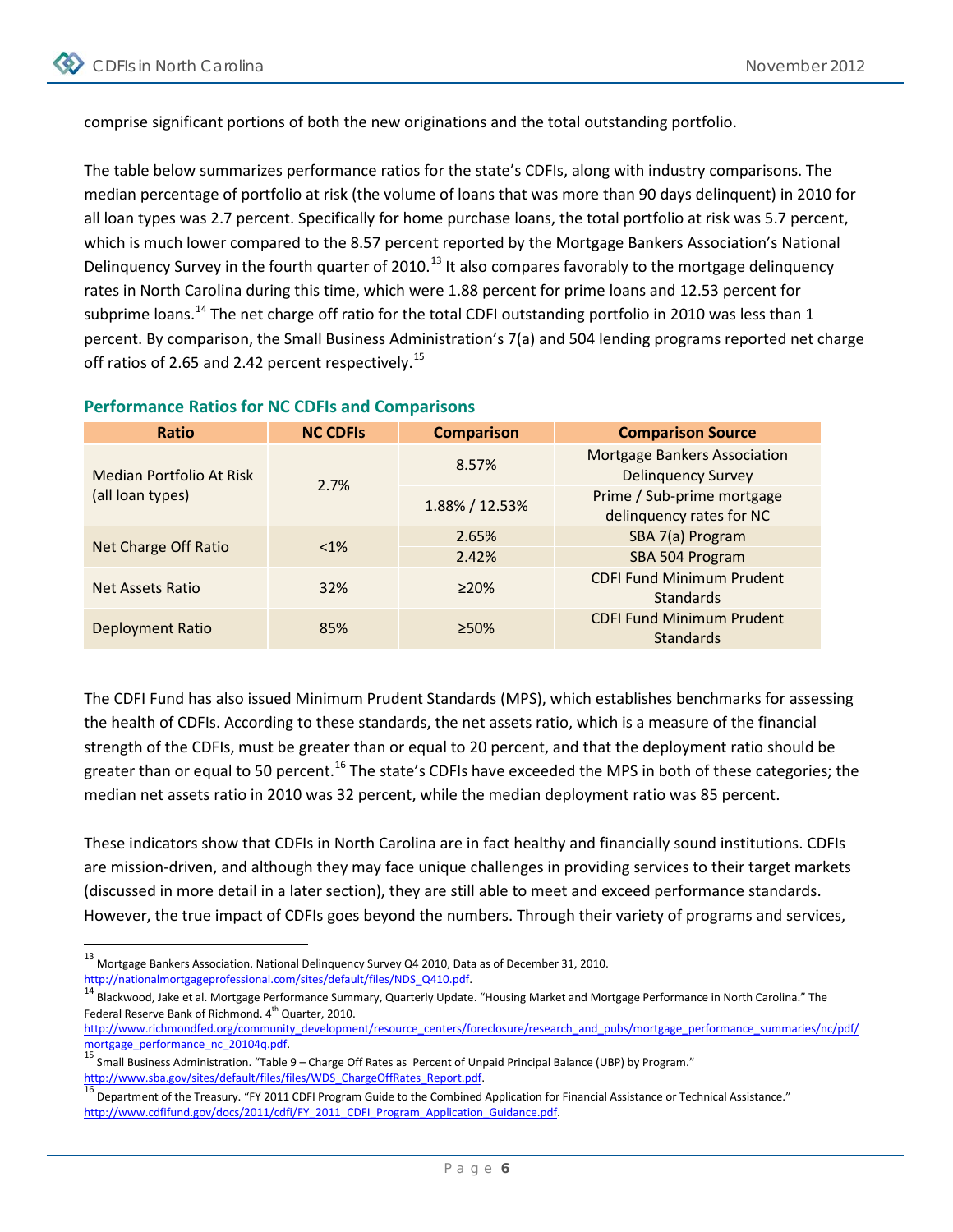CDFIs are able to meet the needs of those who are left out of the financial mainstream, but for whom access to financial services is crucial for economic empowerment and mobility.

# Impact of North Carolina CDFIs

In 2010, the projects supported by CDFIs across the state created over 3,100 jobs. In addition to lending and job creation, CDFIs offer a range of programs that provide counseling, training, and technical assistance to increase their borrowers' and members' financial skills. These essential functions of CDFIs are what distinguish them from mainstream banks and financial institutions and allow them to reach markets that are otherwise not served.

The lack of access has become particularly acute in the past four years, since the onset of the Great Recession. Over the past decade, increased bank consolidation has led to many bank branches being closed and to a decrease in smaller community banks. Nationally between 2004 and 2008, the number of banks with assets less than \$500 million dropped 9.2 percent, while large banks with assets of \$50 billion or more increased by onethird.<sup>17</sup> As discussed in another report by The Support Center, "Small Business Lending in North Carolina: The Increasing Role of Community Lenders," credit markets have also tightened in recent years as banks have receded from small business lending. More strict lending standards have made accessing capital increasingly difficult for entrepreneurs—even those who may have been able to access capital just a few years ago.<sup>[18](#page-8-1)</sup> These trends have led to a gap in services, particularly in low-resourced and underserved communities across the state. CDFIs in North Carolina have stepped in to fill this gap by extending credit and offering services to individuals who would not have access through more traditional channels.

#### **CFDI Credit Unions**

The CDFI credit unions in the state are all Community Development Credit Unions, which means that their primary mission is to serve low-income and minority populations. As such, they offer personal and business banking services; checking and savings accounts; credit cards; and loan products including auto, home, commercial, and consumer loans. In addition to these banking services, they also provide financial literacy programs to help their members increase their financial knowledge and skills.

For example, Latino Community Credit Union (LCCU), which primarily serves the low-income immigrant Latino community in the state, offers workshops in each branch on various topics, such as "How to Save and Create a Budget," "Preparing Yourself for Home Ownership," or "How To Buy A Car." LCCU also offers one-on-one membership counseling and free credit counseling. Generations Community Credit Union (GCCU) also offers workshops and one-on-one mentoring on topics such as budgeting, investing, and homeownership. The three other CDFI credit unions—Self-Help Credit Union, First Legacy Community Credit Union, and Greater Kinston Credit Union—also offer their members financial counseling and mentorship. These programs are integral to

<span id="page-8-0"></span> <sup>17</sup> Small Business Administration, "Small Business in Focus: Finance." July 2009. Pg 25.

<span id="page-8-1"></span><sup>&</sup>lt;sup>18</sup> The Support Center. "Small Business Lending in North Carolina: The Increasing Role of Community Lenders." May 2012. Pg 4.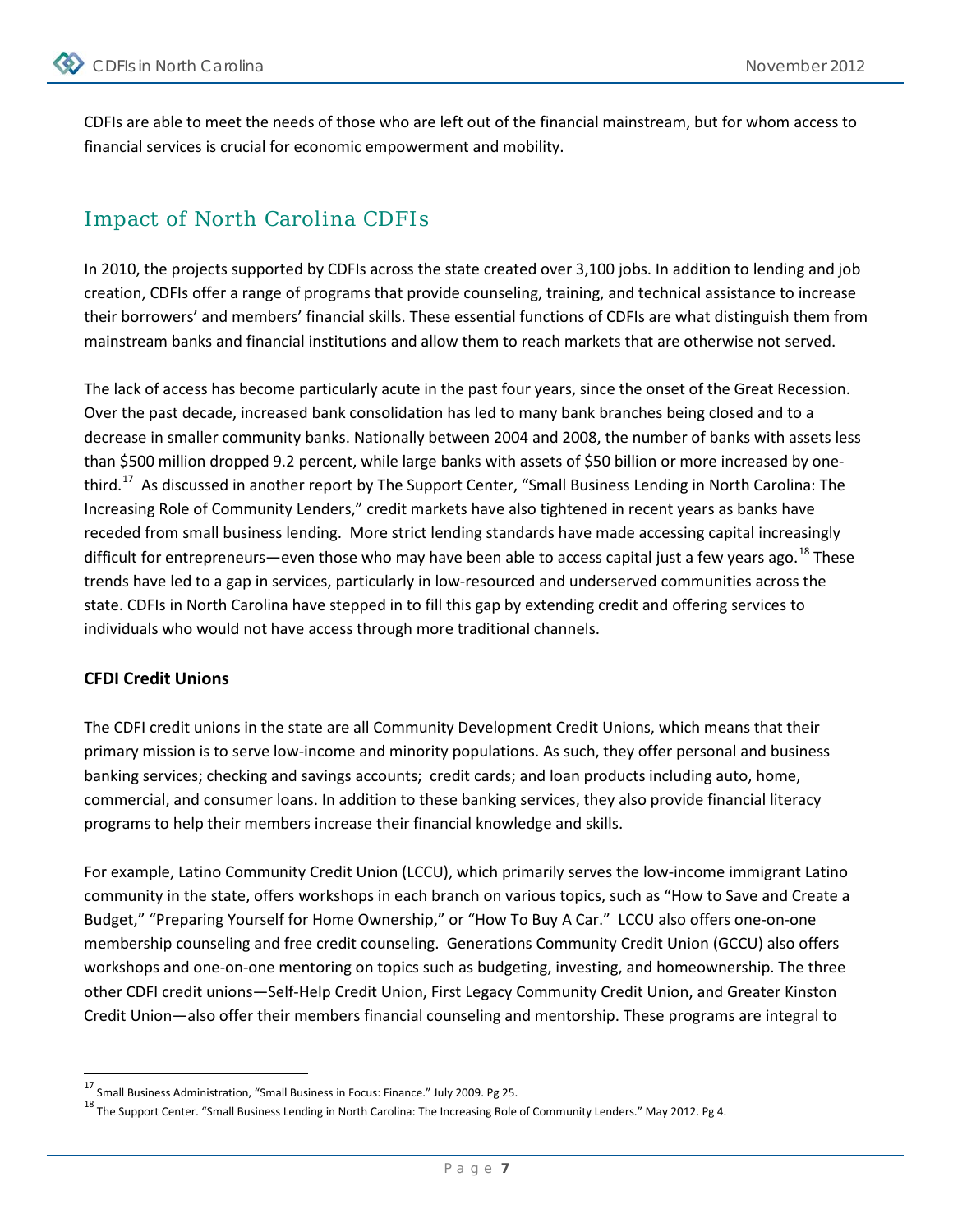helping individuals and families in underserved communities achieve financial stability not only for themselves, but to help build economic stability for the future of their communities. As stated in GCCU's mission:

We reach out to the communities we serve by offering a program of financial literacy that allows our members to achieve economic self-sufficiency. And, by creating a stable financial future, we help our members pass on wealth from this generation to the next.

This is especially important as many North Carolinians continue to struggle with the impacts of the recession. The Pew Research Center reported that between 2005 and 2009, the decrease in median net worth was particularly high among minority households. While the median net worth decreased by 16 percent during this time for white households, Hispanic and Black households experienced precipitous declines of 66 percent and 53 percent respectively.<sup>[19](#page-9-0)</sup> In North Carolina, 48 percent of households of color are "asset poor"—meaning that they do not have enough net worth to live at the poverty level for three months without any income—compared to only 17 percent of white households.<sup>[20](#page-9-1)</sup> Providing an affordable vehicle for underserved and minority families to access financial services, while at the same time building up their knowledge and skills base, is critical to their long-term financial and economic health, as well as that of their communities.

#### **CDFI Loan and Venture Funds**

CDFI loan funds provide an alternative, affordable source of capital for small businesses, commercial and housing real estate development, microenterprises, home ownership, and venture capital. CDFI loan funds all target underserved communities, as deemed by their missions. The Support Center, Self-Help Ventures Fund, SJF Ventures, and the North Carolina Community Development Initiative take a state-wide approach, providing services to communities across North Carolina. Others target specific populations or geographic areas:

- Charlotte-Mecklenburg Housing Partnership: low and moderate income families in the City of Charlotte and Mecklenburg County
- MAY Coalition**:** Mitchell, Avery and Yancey Counties in Western North Carolina
- Mountain BizCapital: Buncombe, Cherokee, Clay, Graham, Haywood, Henderson, Jackson, Macon, Madison, Polk, Swain, and Transylvania Counties
- Mountain Housing Opportunities Loan Fund: Asheville and Buncombe Counties
- The Sequoyah Fund: Seven western-most counties of the state and on the Qualla Boundary
- Lumbee Revitalization & Community Development Corporation: targets members of the Lumbee Tribe

<span id="page-9-0"></span> <sup>19</sup> Kochhar, Rakesh et al. "Wealth Gaps Rise to Record Highs Between Whites, Black and Hispanics." Pew Research Center. July 26, 2011.

<span id="page-9-1"></span>http://pewresearch.org/pubs/2069/housing-bubble-subprime-mortgages-hispanics-blacks-household-wealth-disparity.<br><sup>20</sup> North Carolina Justice Center. "Prosperity Watch Issue 10, No.3: North Carolina faces enormous 'wealth ga [http://www.ncjustice.org/?q=prosperity-watch-issue-10.](http://www.ncjustice.org/?q=prosperity-watch-issue-10)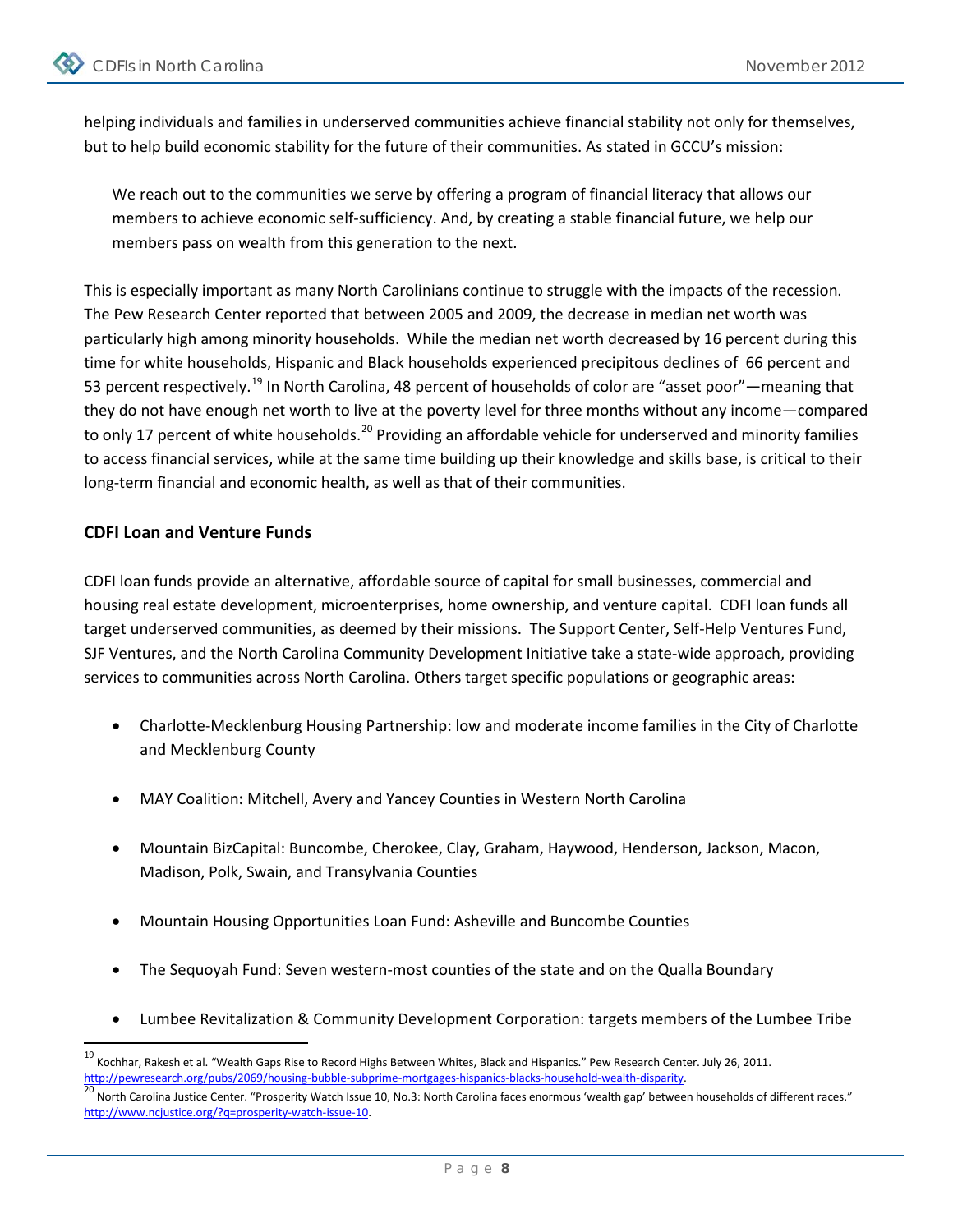Many CDFIs have seen demand for loans increase in the past four years as a result of the Great Recession and its impact on the availability of capital, as discussed above. In North Carolina, CDFI loan funds have occupied a niche in providing small business loans in low- and moderate-income areas. Our previous analysis on small business lending in the state found that although commercial banks hold the majority of lending capital, they spend a smaller share of their resources on low- and moderate income areas, as compared to CDFIs. The chart below shows the percentage of small business lending resources invested in census tracts of various income levels. CDFIs invest 22 percent of their lending resources in low- and moderate-income census tracts, while large banks invest 16 percent of their lending resources in those tracts. When we look at the amount of investment per census tract, the investment of large banks in upper-income tracts is 250 percent greater than their investment in low-income tracts. By contrast, the volume that CDFIs invest per low-income tract is 44 percent greater than the amount they invest per upper-income tract.  $21$ 



#### **CDFIs Invest Greater Resources in Low- and Moderate-income Areas**

Sources: Federal financial Institutions Examination Council. CRA Aggregate Data. 2010. CDFI Fund, Community Investment Impact System Program Data, 2010.

Unlike commercial banks, CDFIs have developed the expertise to take on the greater risk involved with lending to certain borrowers that might be turned away from banks. CDFIs are able to make these loans because of the more intensive counseling and financial literacy training they offer. As stated in The Support Center's small business lending study:

CDFIs, credit unions, and CDCUs can evaluate borrowers on a broader range of criteria to expand access to credit for those businesses that are unable to get loans from banks. For example, CDFIs can be more willing to lend to start-ups if the business owner has management experience or previous industry experience.… CDFIs and CDCUs can extend opportunities for financing by providing training and education to increase

<span id="page-10-0"></span> <sup>21</sup> The Support Center. Pg 6.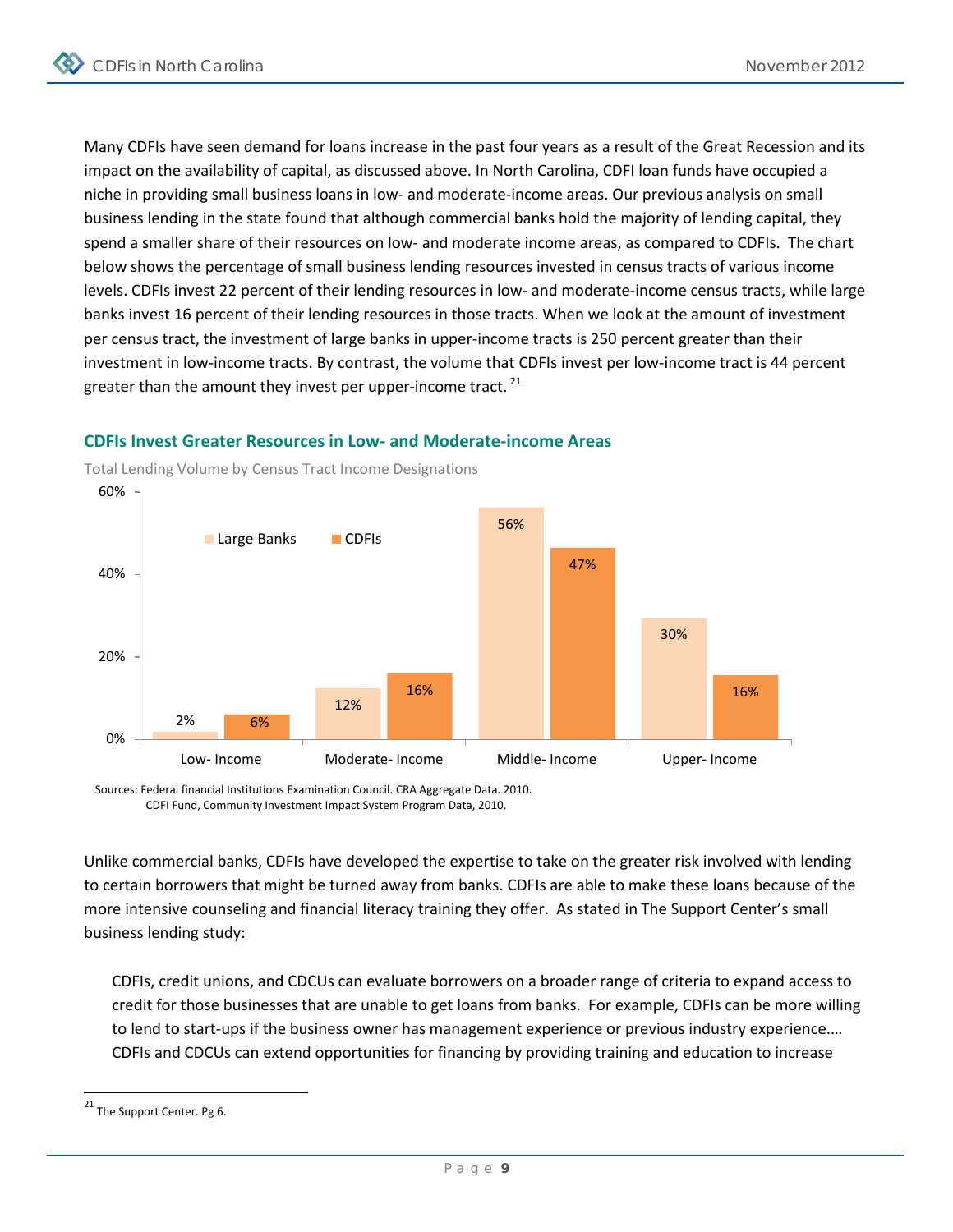business owners' financial and business management skills, making them stronger businesses and more credit-worthy in the long-run.<sup>[22](#page-11-0)</sup>

Like CDFI credit unions, CDFI loan funds also provide counseling and training to help borrowers address credit issues, develop financial management skills, develop business plans, and address challenges they may face in their businesses. Mountain BizCapital, for example, designs trainings based on the interest and needs of their members—either by choosing topics that people are interested in, or by developing a format that attracts the most participants. Mountain BizCapital also provides technical assistance and one-on-one counseling with a borrower after a loan has been closed. SJF Ventures has an affiliated non-profit, the SJF Institute, that is dedicated to providing capacity building support through workshops, mentorship opportunities, and summits for the businesses that they invest in. Likewise, The Support Center provides training for its borrowers and other small businesses through "lunch and learn" workshops, convening roundtable discussions on how to improve access to capital, and through partnering with other technical assistance providers, such as the state's Small Business Technology Development Centers.

These trainings not only help the current borrowers of CDFIs in the state, but they also reach out to other entrepreneurs and developers within the community. The benefits ripple out as CDFIs work to improve their own members' financial standing and to provide a knowledge and resource base for the community as a whole.

# Challenges and Policy Implications

As the discussion above illustrates, CDFIs have been stepping in to provide important services to individuals that are not being met by other institutions. Moving forward, CDFIs can continue to play a critical role in North Carolina's economic recovery, by creating jobs and supporting the families, businesses, and infrastructure—the economic engines—of communities across the state. They serve as a complement to the economic development functions of both government and of other financial institutes. However, as they work to mitigate the challenges faced by the members of their communities, they too face challenges brought about by the recession.

#### **Self-sufficiency**

The CDFI Fund's Minimum Prudent Standards state that the self-sufficiency ratio for non-profit CDFIs (all the CDFIS in North Carolina are non-profits) must be greater than or equal to 40 percent. This ratio provides an indicator of a CDFI's sustainability by measuring how much of a CDFI's expenses can be covered by their earned revenue. In 2010, the median self-sufficiency ratio was 43 percent, which is above the MPS and indicates that the CDFIs are doing a good job of covering their expenses through earnings. However, this is a decline from the previous two years. The median self-sufficiency ratio was much higher in 2009 and 2008—64.8 percent and 74.9 percent respectively. Although the 2010 ratio has not dipped below the MPS, the declining trend warrants some attention.

<span id="page-11-0"></span> <sup>22</sup> The Support Center, Pg 7.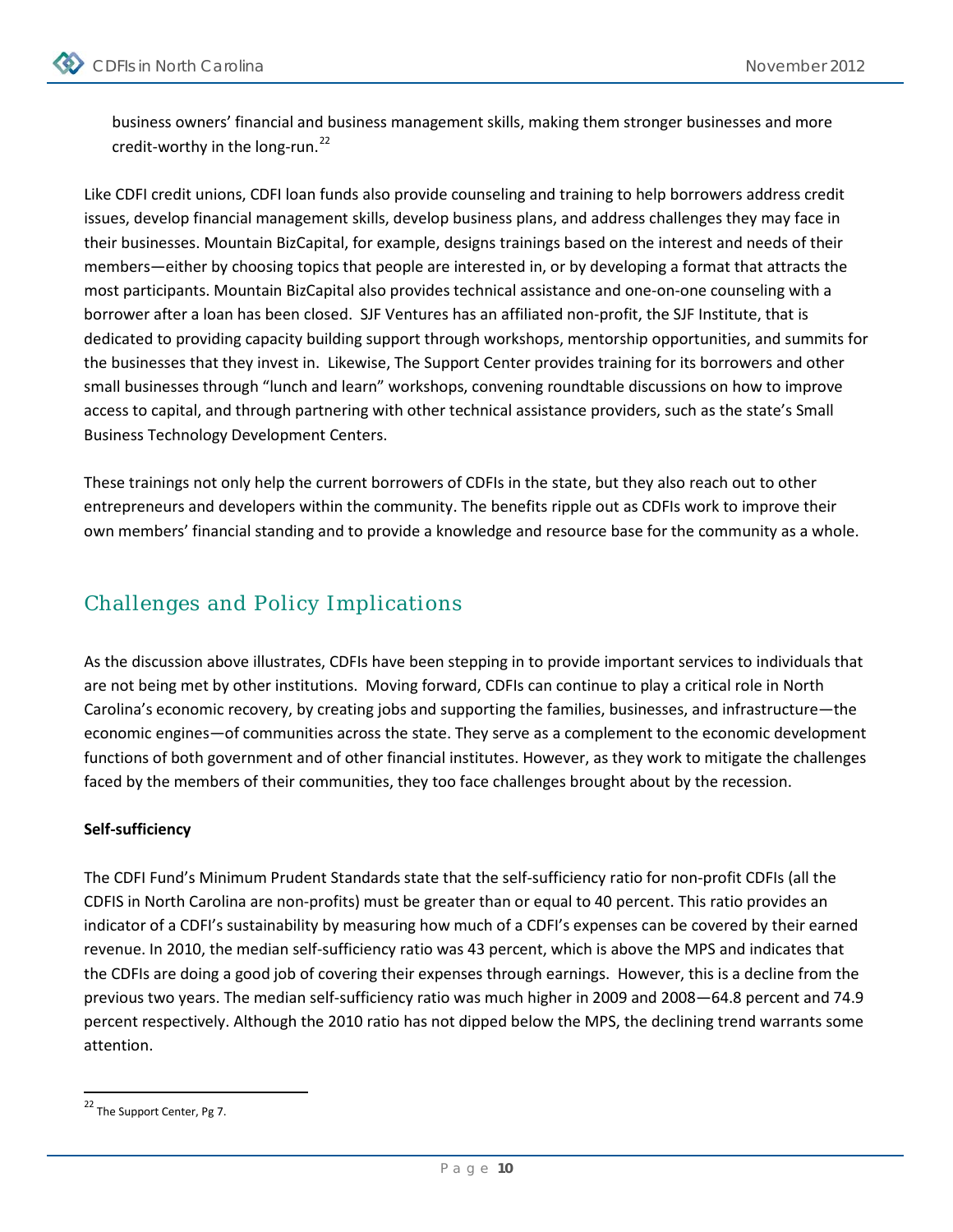One reason for the declining self-sufficiency rate is that CDFIs can have greater operating costs as compared to other financial service providers. The hands-on approach described in the previous section—counseling, one-onone mentoring, technical assistance, etc.—is a significant cost that CDFIs bear in providing their services and programs. Although this is one of the key characteristics of a CDFI, and a necessary function to ensure the CDFIs' and their members' success, providing these services efficiently and effectively are also key to CDFIs' bottom lines and, ultimately, their self-sufficiency. Perhaps more importantly, in order preserve these important services, CDFIs will need to raise funds to cover operational costs. CDFIs must already raise funds for lending, but also need to focus on raising funds to support their programmatic and administrative functions as well. As such, investors in CDFIs, such as government agencies, foundations, financial institutions, and others, should also provide grant opportunities that support operations as well, acknowledging that these counseling and training functions of CDFIs are integral to fulfilling their missions.

Another factor could be a lag in earned income, which would reduce the overall ratio. As borrowers and other CDFI members face economic hardships, their ability to pay back loans or make deposits diminishes, which would affect CDFIs' earnings. But again this relates back to the counseling services that CDFIs provide, which allow CDFIs to work with borrowers to modify or restructure loans to help them remain current and avoid defaults.

#### **Accessing lending capital**

In order to achieve self-sufficiency, CDFIs need to have the lending capital needed to increase their lending volume and grow their earnings. But in recent years, the tightening markets after the recession has meant that raising financing capital for CDFIs has become more difficult. In North Carolina, the capital held by CDFIs for lending purposes peaked in 2006 at \$2.13 billion. In 2007, it dropped sharply, to \$1.15 billion. Between 2008 and 2010, it increased again, staying roughly between \$1.92 and \$1.96 billion during those years.

Raising adequate and affordable lending capital is one of the core priorities for a CDFI. The funding they receive from the CDFI Fund is only one part of the total amount that they raise for lending purposes. Other government agencies, state appropriations, investments from banks and other financial institutions, and foundation grants are other sources of capital for CDFIs. Having a diversity of sources is important for the sustainability of CDFIs and their ability to weather economic cycles.

One of the key barriers to raising capital, particularly for smaller CDFIs, is the cost of debt. As the CDFI Industry Analysis points out, leveraging debt can help CDFIs grow and make more loans. However:

One reason why CDFI Loan Funds use little leverage may be that… their cost of debt can be surprisingly high…. The 31 loan funds selected for deeper analysis that reported having debt (notes payable and lines of credit) on their audited balance sheets, had a median cost of debt (interest expense/debt) of 2.7 percent. Moreover, seven of these funds had debt costing 4 percent or more annually, and seven more had debt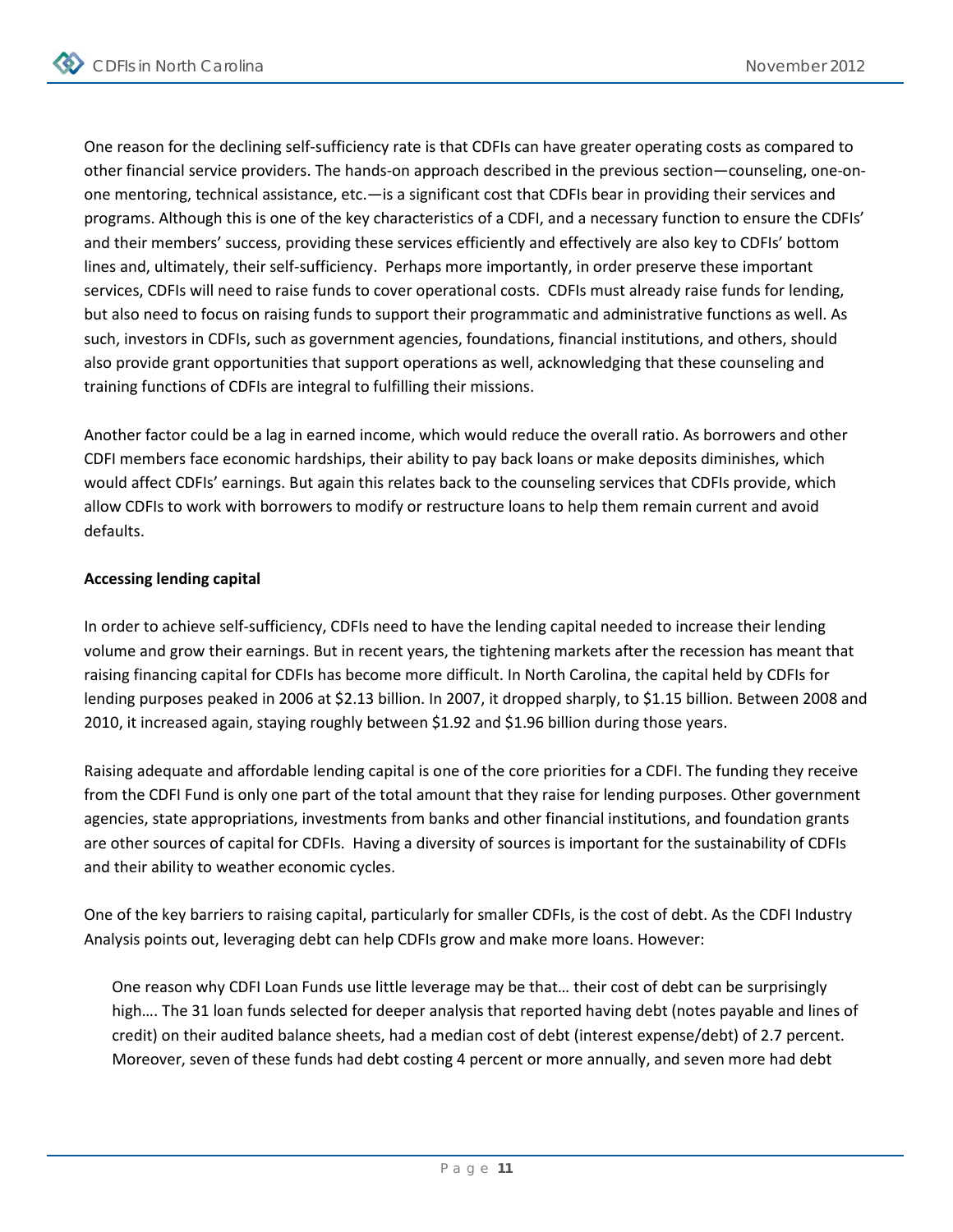

costing between 3 and 4 percent. This compares to banks, which may have an overall cost of funds of less than 1 percent. $^{23}$  $^{23}$  $^{23}$ 

Mitigating the barriers for CDFIs to access capital would in turn help CDFIs provide additional capital to the communities they serve. Ensuring that the CDFI Fund remains robust and receive the necessary appropriations is an important component, but CDFIs can partner with other agencies and entities to further economic development in the state. As mentioned above, CDFIs can serve as a partner in furthering the economic development goals of the state, as well as private entities such as banks. Making strategic investments in CDFIs can be a part of a broader effort to revitalize and rebuild the state's economy.

<span id="page-13-0"></span> $23$  Swack et al, Pg 10.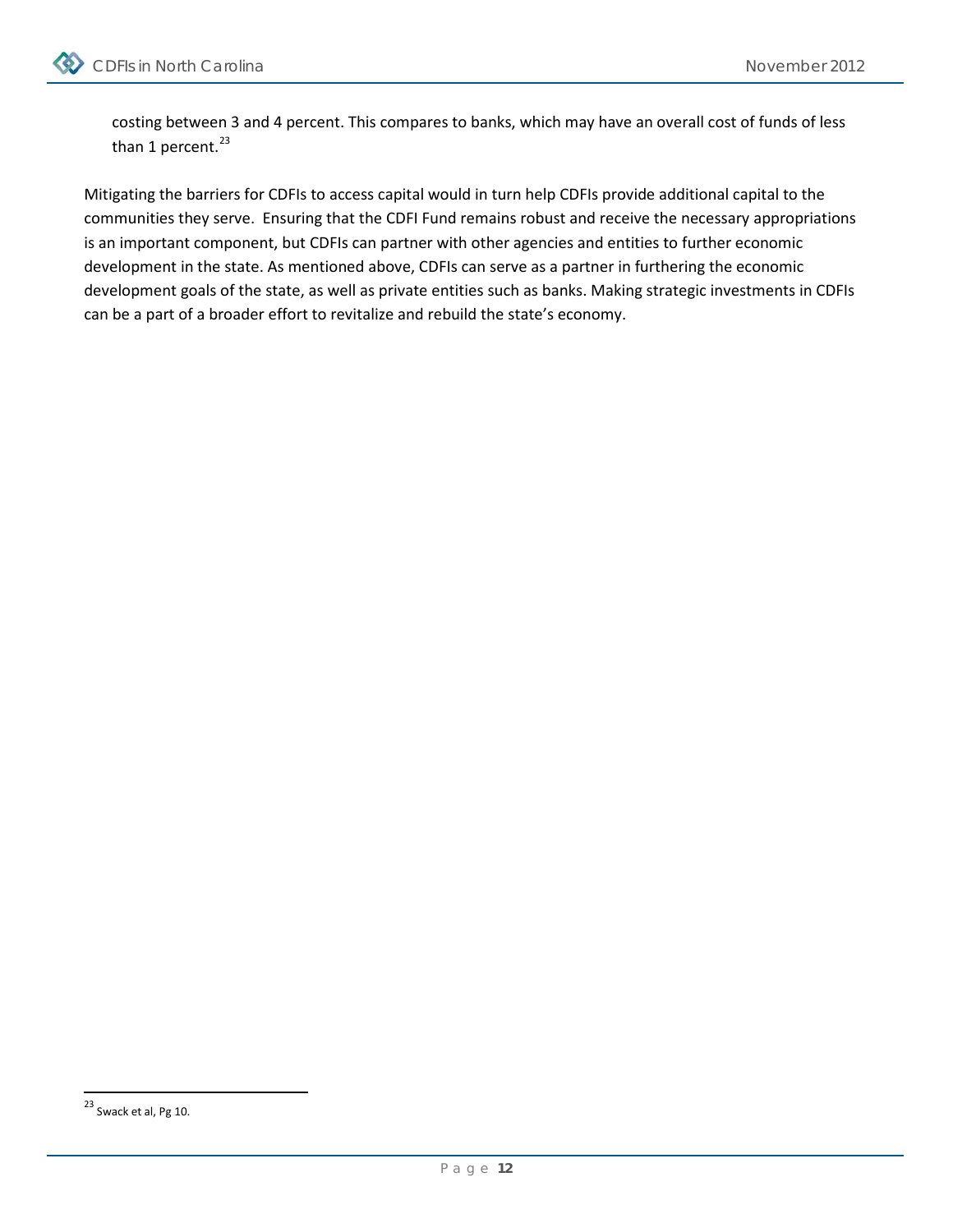# Appendix: CDFIs in North Carolina

| <b>Charlotte-Mecklenburg Housing Partnership</b><br>4601 Charlotte Park Drive, Suite 350<br>Charlotte, NC 28217<br>www.cmhp.org<br>Total assets: \$135.4 million<br>Areas of focus: affordable and market-rate housing<br>development, homeownership, neighborhood revitalization,<br>homeownership education, financial literacy            | <b>Lumbee Revitalization &amp; Community Development</b><br>Corporation<br>636 Prospect Rd.<br>Pembroke, NC 28372<br>http://www.lumbee.org/lrcdc.html<br>Total assets: \$70,000<br>Areas of focus: microloans and financial counseling                                                                                             |
|----------------------------------------------------------------------------------------------------------------------------------------------------------------------------------------------------------------------------------------------------------------------------------------------------------------------------------------------|------------------------------------------------------------------------------------------------------------------------------------------------------------------------------------------------------------------------------------------------------------------------------------------------------------------------------------|
| <b>First Legacy Community Credit Union</b><br>431 Beatties Ford Road<br>Charlotte, NC 28216<br>www.firstlegacyfcu.org<br>Total assets: \$42 million<br>Areas of focus: personal and business banking services,<br>mortgage loans, auto loans, home equity loans, line-of-credit<br>loans, financial education                                | <b>MAY Coalition, Inc.</b><br>167 Locust St.<br>Spruce Pine, NC 28777<br>www.maycoalition.org<br>Total assets: \$3.7 million<br>Areas of focus: business loans and technical assistance                                                                                                                                            |
| <b>Generations Community Credit Union</b><br>123 W. Main St.<br>Durham, NC 27701<br>www.gencomcu.org<br>Total assets: \$23.7 million<br>Areas of focus: personal and business banking services,<br>mortgage loans, auto loans, real estate secured loans, and<br>share secured, partial secured, and unsecured loans,<br>financial education | <b>Mechanics &amp; Farmers Bank</b><br>2634 Durham Chapel Hill Blvd.<br>Durham, NC 27707<br>www.mfbonline.com<br>Total assets: \$295.2 million<br>Areas of focus: personal and business banking services,<br>commercial line of credit, term loans, commercial<br>construction loans, commercial and residential mortgage<br>loans |
| <b>Greater Kinston Credit Union</b><br>901 N. Queen St.<br>Kinston, NC 28501<br>www.greaterkcu.org<br>Total assets: \$11.8 million<br>Areas of focus: personal banking services, consumer lending<br>including auto and personal loans, financial education                                                                                  | <b>Mountain Biz Capital</b><br>153 South Lexington Avenue<br>Asheville, NC 28801<br>www.mountainbizworks.org<br>Total assets: \$5.1 million<br>Areas of focus: business loans, microloans, consulting,<br>technical assistance, financial training                                                                                 |
| <b>Latino Community Credit Union</b><br>100 W. Morgan St.<br>Durham, NC 27701<br>www.latinoccu.org<br>Total assets: \$113 million<br>Areas of Focus: personal banking services, mortgage loans,<br>personal loans, microloans, international remittances,<br>member counseling and financial education                                       | <b>Mountain Housing Opportunities Loan Fund</b><br>64 Clingman Ave., Suite 101<br>Asheville, NC 28801<br>www.mtnhousing.org<br>Total assets: \$11.4 million<br>Areas of focus: housing development and rehabilitation,<br>homeownership, rental housing                                                                            |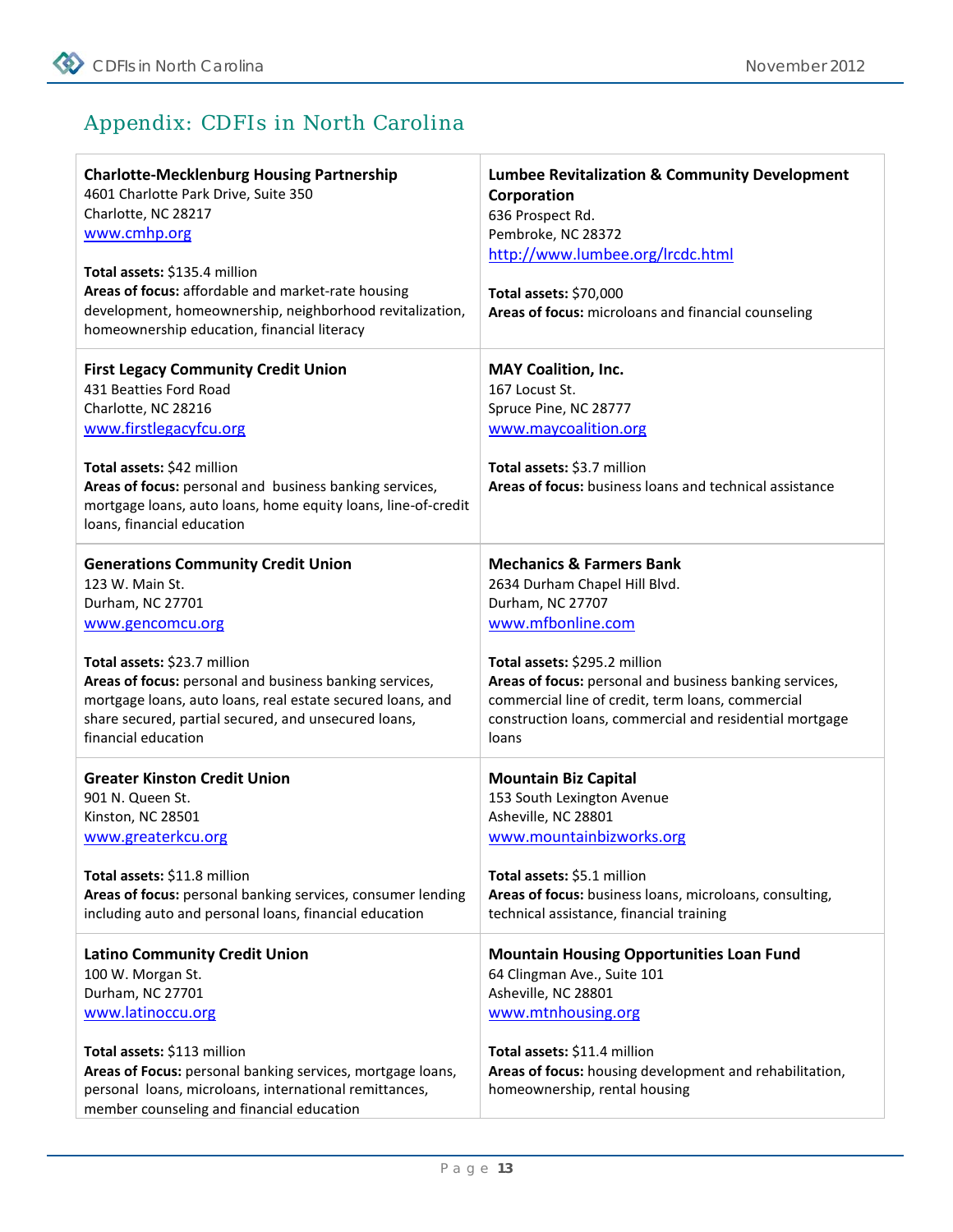| <b>North Carolina Community Development Initiative</b><br>Capital<br>5800 Farrindgon Place<br>Raleigh, NC 27609<br>www.ncinitiative.org<br>Total assets: \$10 million<br>Areas of focus: permanent financing for multi- and single<br>family residential construction, small business growth and<br>expansion loans, bridge financing                                                                                                  | The Sequoyah Fund, Inc.<br>810 Acquoni Rd.<br>Cherokee, NC 28719<br>www.sequoyahfund.org<br>Total assets: \$6.8 million<br>Areas of focus: business loans, healthy foods, housing<br>rehabilitation, technical assistance, credit counseling,<br>financial education |
|----------------------------------------------------------------------------------------------------------------------------------------------------------------------------------------------------------------------------------------------------------------------------------------------------------------------------------------------------------------------------------------------------------------------------------------|----------------------------------------------------------------------------------------------------------------------------------------------------------------------------------------------------------------------------------------------------------------------|
| Self-Help Credit Union & Self-Help Ventures Fund<br>301 W. Main St.<br>Durham, NC 27701<br>www.self-help.org<br>Total assets: \$564.9 million (credit union) and \$815.6 million<br>(ventures fund)<br>Areas of focus: commercial lending for businesses, non-<br>profits, public charter schools, childcare providers;<br>community development; affordable housing developments;<br>affordable home loans; personal banking services | <b>The Support Center</b><br>3120 Highwoods Blvd., Suite 350<br>Raleigh, NC 27604<br>www.thesupportcenter-nc.org<br>Total assets: \$13.5 million<br>Areas of Focus: business lending, farm lending, healthy<br>foods, technical assistance, policy & research        |
| <b>SJF Ventures Fund</b><br>200 N. Mangum St.<br>Durham, NC 27701<br>www.sjfventures.com<br>Areas of focus: venture capital focusing on cleantech,<br>sustainability, business services, and web-enhanced services                                                                                                                                                                                                                     | <b>New CDFI in North Carolina:</b><br><b>Greensboro Chamber of Commerce</b><br>342 North Elm Street<br>Greensboro, NC 27401<br>www.greensboro.org                                                                                                                    |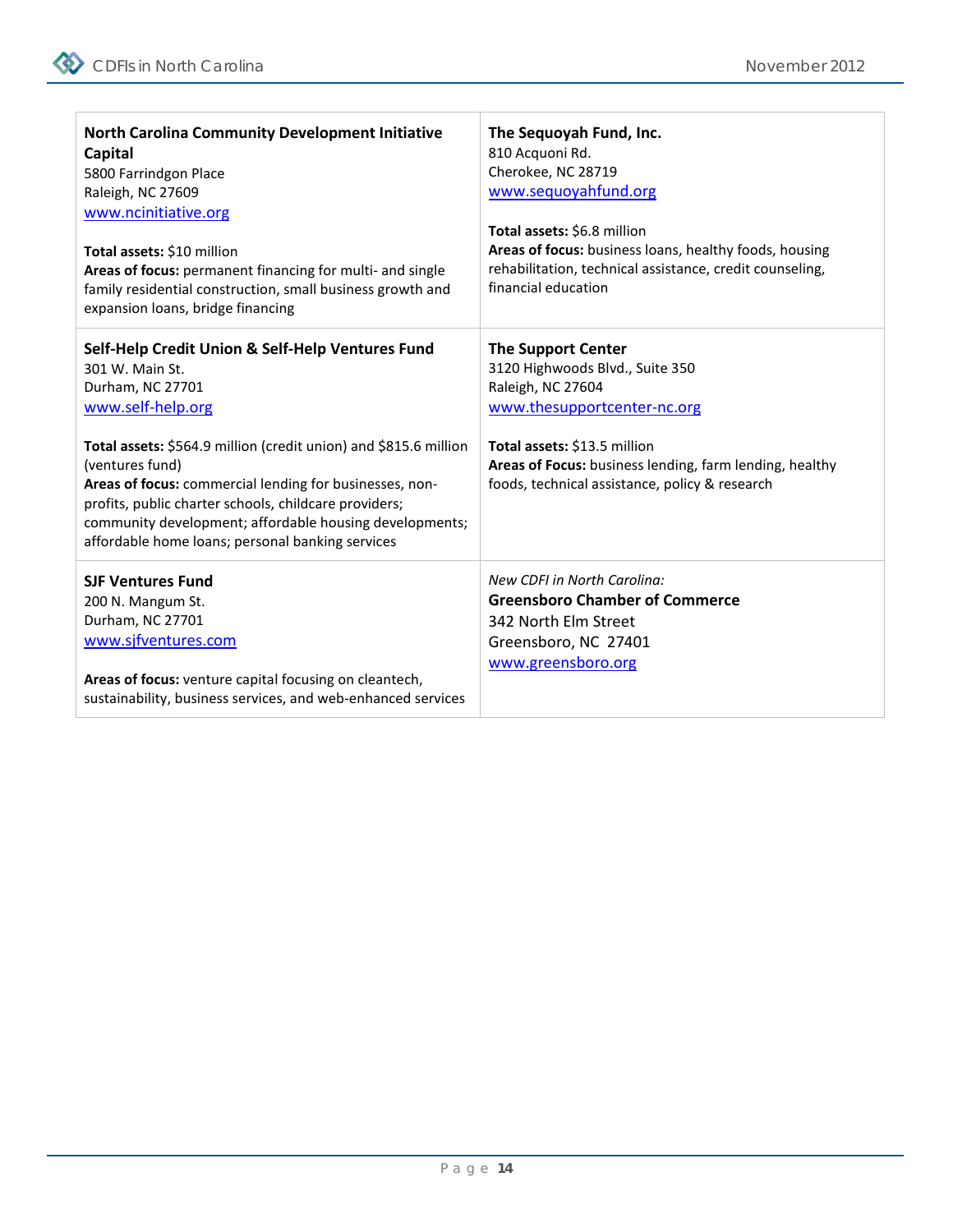#### About The Support Center

Founded in 1990, The Support Center is a statewide nonprofit and certified Community Development Financial Institution that provides loans, support, and programs to help our communities grow and thrive. Our mission is to partner with credit unions and community-based organizations to provide equitable financial services and resources that foster economic development in underserved communities.

#### About the Author

Sadaf Knight serves as The Support Center's Policy and Research Director. She provides research and analysis on public policy issues related to community development financing and economic development. Sadaf is also the primary author of The Support Center's Blog [\(http://thesupportcenter.wordpress.com/\)](http://thesupportcenter.wordpress.com/). Sadaf received a Bachelor of Science degree in Conservation & Resource Studies from the University of California, Berkeley and a Master of Urban Planning from Columbia University.